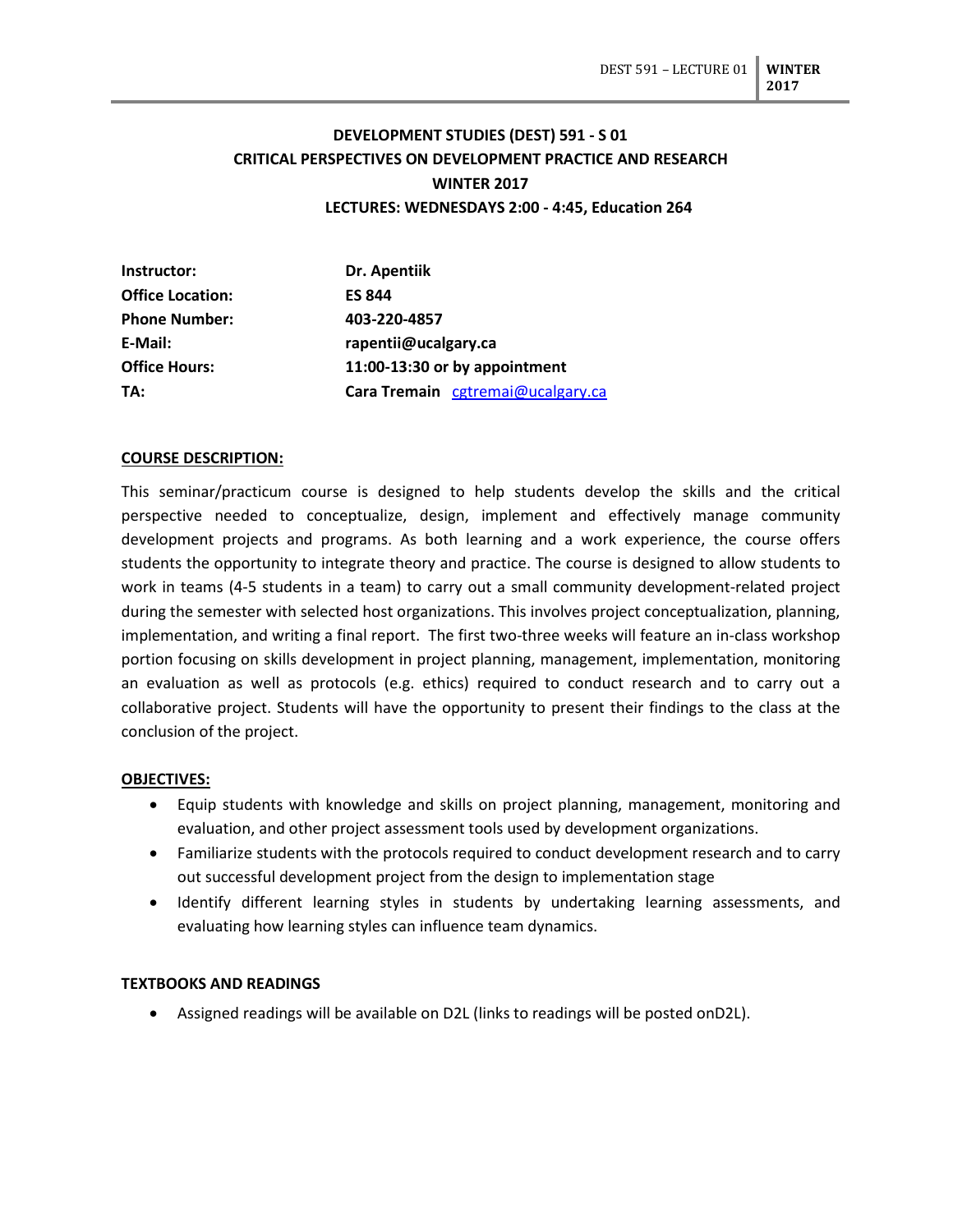## **USEFUL RESOURCES (JOURNALS & WEB SOURCES)**

- *Community Development Journal*
- *The* Journal *of Rural and* Community Development (JRCD)
- *Journal of the Community Development Society*
- *Canadian Journal of Development Studies*
- *Development and Change*
- *Journal of Development in Practice*
- *Journal of Development Studies*
- *UNDP, Human Development Report (Latest edition)*
- *World Development Report*
- Other relevant sites: Assets based approaches to community development:
	- o [http://www.abcdinstitute.org/docs/What%20isAssetBasedCommunityDevelopm](http://www.abcdinstitute.org/docs/What%20isAssetBasedCommunityDevelopment(1).pdf)  $ent(1).pdf$
	- o <http://www.abcdinstitute.org/toolkit/>
	- o <http://coady.stfx.ca/themes/abcd/>
	- o Results-Based Management Tools at Global Affairs Canada: [http://www.international.gc.ca/development-developpement/partners](http://www.international.gc.ca/development-developpement/partners-partenaires/bt-oa/rbm_tools-gar_outils.aspx?lang=eng)[partenaires/bt-oa/rbm\\_tools-gar\\_outils.aspx?lang=eng](http://www.international.gc.ca/development-developpement/partners-partenaires/bt-oa/rbm_tools-gar_outils.aspx?lang=eng)
	- o The Coady International Institute's Library: [http://www.stfx.ca/institutes/coady/coady](http://www.stfx.ca/institutes/coady/coady-library/text/development.html)[library/text/development.html](http://www.stfx.ca/institutes/coady/coady-library/text/development.html)
	- o *Human Development Reports*[: http://hdr.undp.org/reports/global/2004](http://hdr.undp.org/reports/global/2004)

### *ASSIGNMENTS AND EVALUATION*

| <b>Requirement 1:</b> | <b>Term Project</b>                   | 60% |
|-----------------------|---------------------------------------|-----|
| <b>Requirement 2:</b> | Research paper                        | 20% |
| <b>Requirement 3:</b> | <b>Critical Review/ participation</b> | 20% |

### *Requirement 1: Term Project (60%) Broken down into the three components below:*

This project is carried out in a team of  $4 - 5$  students. Selection of this project is done early in the semester. This project involves meeting with a client group or organization, developing a project plan, implementing the project, and writing a final report for the organization. This report will also be orally presented to the class. This project includes the following elements:

| Components: |                                           | ℅     | Due date |
|-------------|-------------------------------------------|-------|----------|
| $\bullet$   | Project plan                              | (15%) | Feb. 8   |
| $\bullet$   | Final Presentation of Project work (oral) | (15%) | April 5  |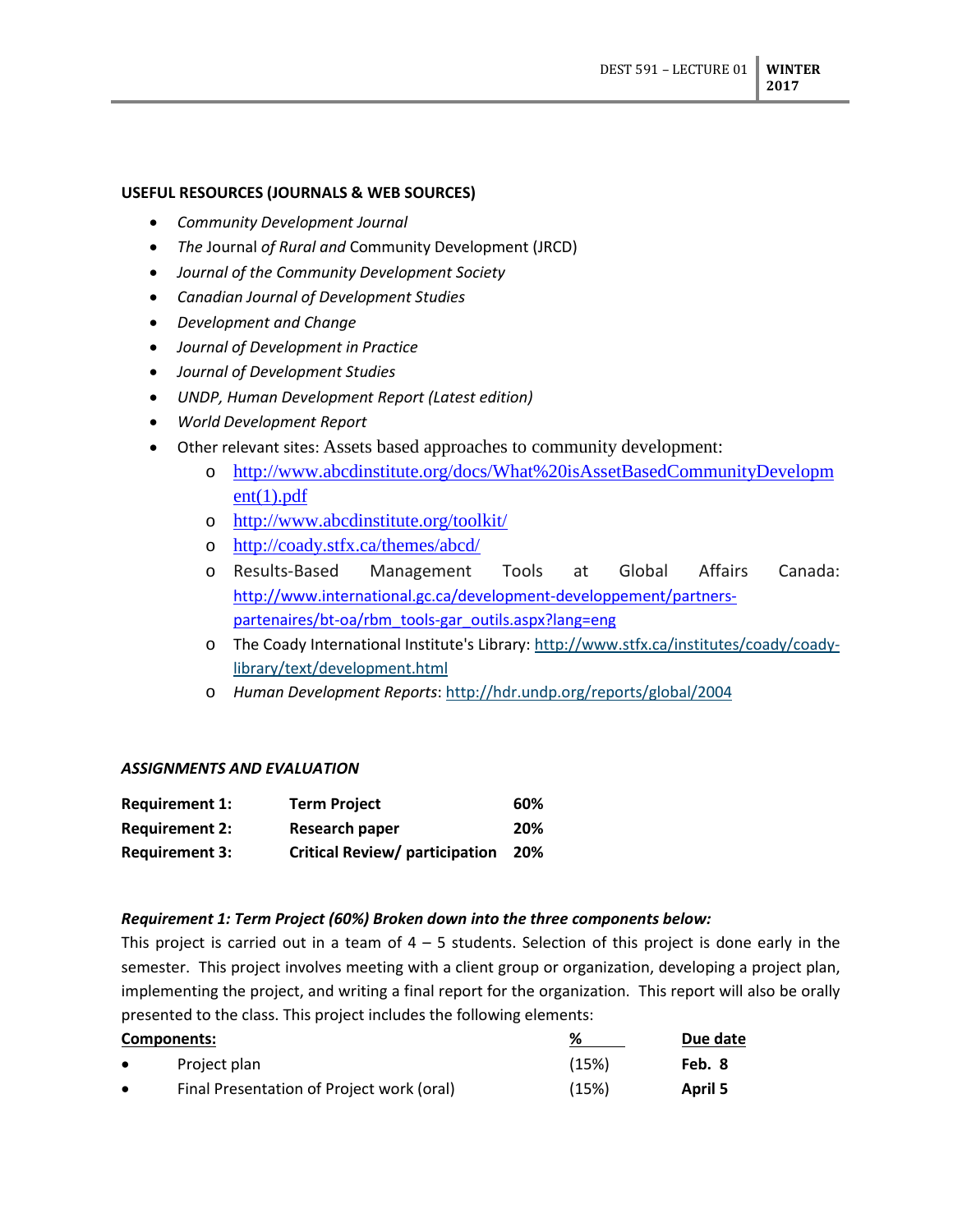### • Final written report (30%) **April 19**

### **NOTE:**

- All assignments must be completed in order to pass the course.
- It is the student's responsibility to keep both a hard copy and an electronic copy of each assignment submitted. Students should be prepared to provide a second copy of their paper if requested, and students who cannot provide a second copy of their essays may risk receiving a zero grade for this portion of the course.
- All written assignments will be assessed at least partly on writing skills. Writing skills include not only surface correctness (grammar, punctuation, sentence structure, etc.) but also general clarity and organization.
- *Please feel welcome to discuss with me any aspect of the course requirements you feel is unclear.*

### *Requirement 2: Research Paper (20 %): Due date: Mar. 8, 2017*

You will identify a development issue related to the project of interest to your host organization. For example, if you are working with an organization concerned with housing, your paper could focus on housing related issues. This will help to provide additional background for your group project as well to allow you to delve in greater depth into the issue from the perspective of development research.

Guidelines for Research Paper

- Length of final paper: Should be a maximum of **12 PAGES TYPED AND DOUBLED-SPACED** in **12 PT FONT**. Page margins should be **1 INCH** (2.5 cm) wide, and all pages should be numbered. Double-sided assignments are encouraged to save paper, but are not mandatory.
- Information to be included on the title page: *title of paper, course code, instructor's name, student ID, and date of submission*.

In addition, your paper must have:

- A clear statement of the problem(s) you want to investigate or explore. Your paper should begin with an introductory paragraph, which *clearly states the purpose or objective of the paper*. This statement should be presented as an argument that will guide the reader through the rest of the paper. Well explained research methodology is also relevant here.
- A brief justification of your choice of topic in relation to the existing literature and your group project.
- A strong conclusion including appropriate and clear recommendations.
- Clarity and coherence of arguments clear and logical progression of ideas and thoughts throughout the paper.
- Clarity of expression and quality of grammar easy to read with minimal typos and grammatical errors.
- A level of analysis suitable for a fourth-year course, i.e., critical, as opposed to descriptive analysis.
- A well-informed review or discussion. The paper should be a critical assessment of your thinking about the subject being researched and demonstrate your understanding and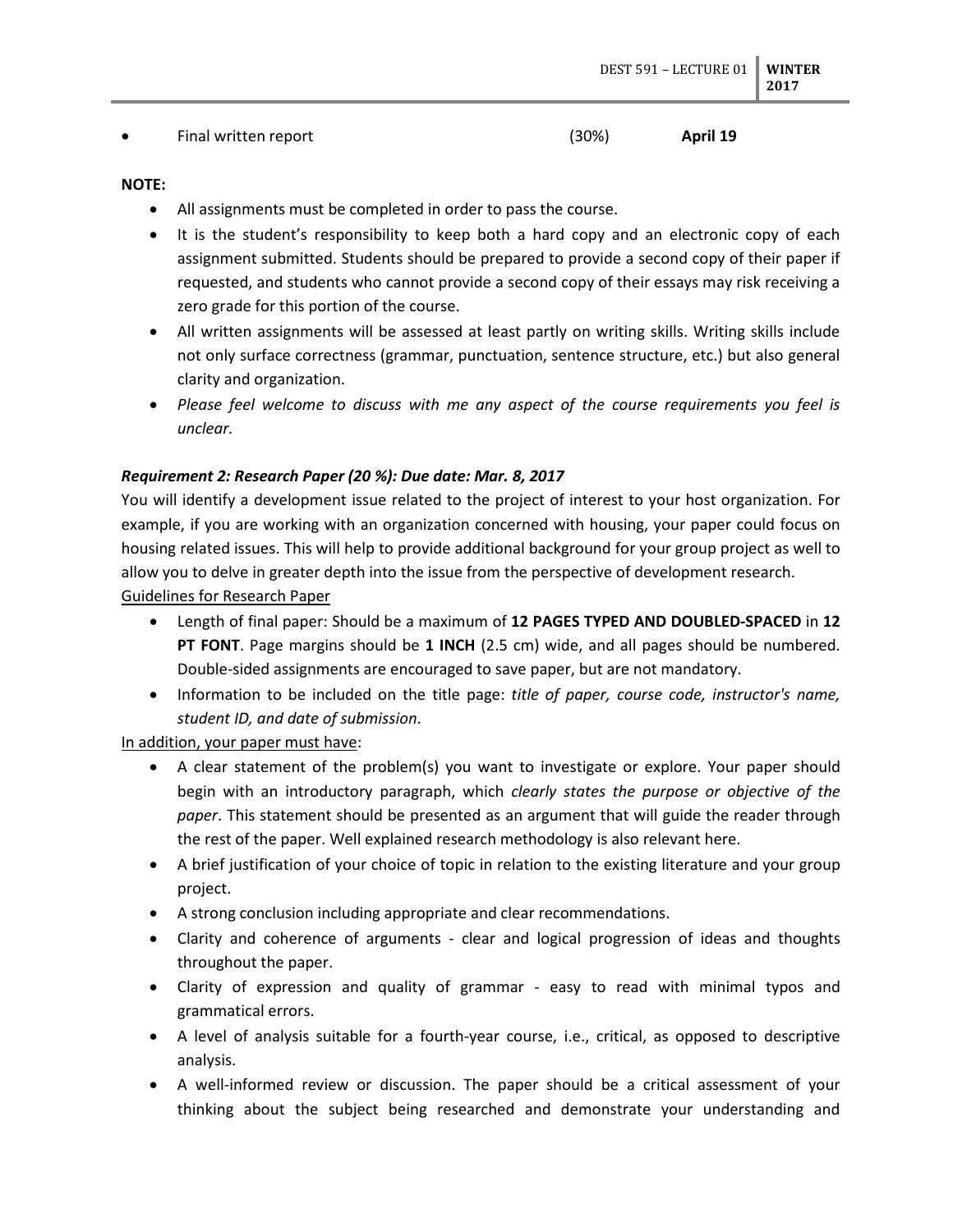application of the relevant academic literature on the topic. Academic literature here refers to peer review journals, textbooks and technical papers.

## Bibliographical Formatting and Citation

- A well-formatted bibliography, including ample in-text references, tables, maps and figures.
- You must use at least 8-10 different academic sources *(*peer review journals, articles, textbooks, technical papers*). Relevant and authentic* Newspaper may be use to complement the academic sources.
- Balance use of relevant and current references (e.g. books, journal articles, newspaper clippings, internet sources).
- Tables and figures must be well-referenced.
- Direct quotes must be cited with page numbers.
- Students are advised to use APA style. For proper bibliographic format visit the University of Calgary library website on the topic.
- Additional information such as tables, maps, figure, lists of interview questions, etc. can be included as appendixes.

Please note that **substantial marks (3-4 points)** will be taken off for improper citation and bibliographical formatting. Also note that your paper cannot be written simply from non-academic internet sources.

Please hand in your essays directly to your instructor. If it is not possible to do so, a daytime drop box is available in ES 620. A night drop box is also available for after-hours submission. Assignments received after the 4:30 pm main office closure, will be removed the following morning and date stamped with that day's date and placed in the instructor's mailbox.

# *Requirement 3: participation (on-going) and critical article review, (20 %):*

## **Components:**

## • *Critical Review of Article (15 %). Due January 25, 2017*

Submission of a three-page analysis of, and commentary on any one of the readings marked with asterisk (**to be posted on D2L**). Choose any of the reading marked with asterisk in the reading list for the weekly review. For the reading/article selected, you will write a 4-page (double-spaced) commentary on it, identifying the key issues raised and providing a critical commentary on them.

• *Attendance and participation in class and project activities (5 %--ongoing)*

Active participation includes attendance and participation in seminars, team-instructor meetings, team-host organization meetings, individual group meetings, and adherence to submission deadlines. *Attendance will be taken at every class.*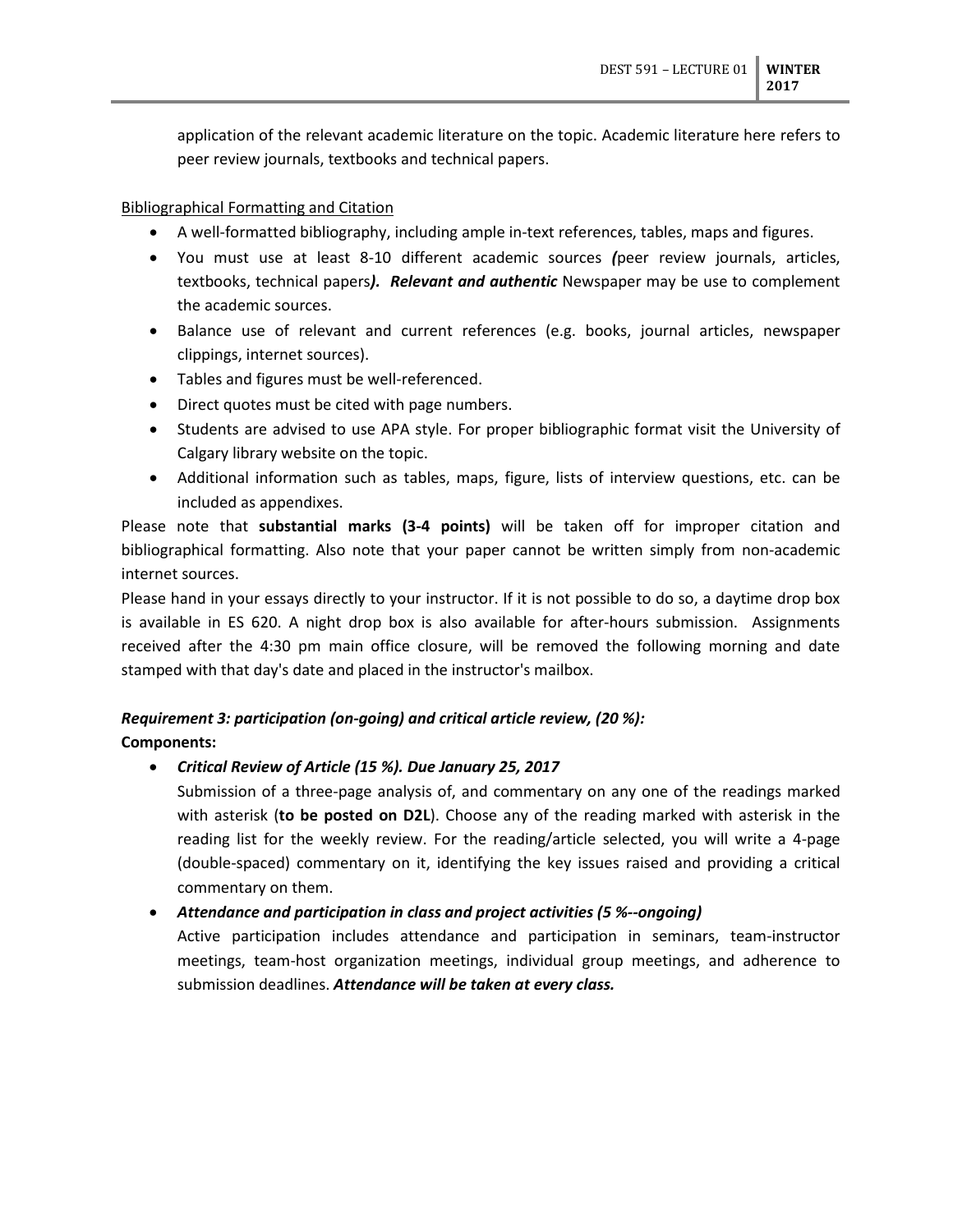### **ADDITIONAL INFORMATION**

### **Use of e-mail:**

Due to the high volume of e-mail, if there is an issue that requires urgent attention students are advised to meet me either during my office hours or make an appointment. I will normally reply within 72 hours to emails during business hours. Questions of general interest will be addressed in class or on the Discussion Board in D2L. Students are advised to use their **Ucalgary** accounts in all their communications on issues related to this course- communication with me, their peers and host organizations.

### **REGISTRAR-SCHEDULED FINAL EXAMINATION: NO**

### **POLICY FOR LATE ASSIGNMENTS:**

*Assignments submitted after the deadline may be penalized with the loss of a grade (e.g. A- to B+) for each day late. The material prepared in this class is time sensitive and extensions will only be granted under extraordinary circumstances.* 

### **INTERNET AND ELECTRONIC COMMUNICATION DEVICE INFORMATION**

The use of cell phones is not allowed during lectures. Students may use computers in class, however, the instructor reserves the right to forbid students from using computers if their use is disruptive to the class. This may include chatting online, playing music or games etc. during class.

## **GRADING SYSTEM**

The following grading system is used in the Faculty of Arts. Where a grade on a particular assignment is expressed as a letter grade, it will normally be converted to a number using the midpoint of the scale. That is, A- would be converted to 87.5 for calculation purposes. An F will be converted to zero.

| <b>Grading Scale</b> |                |  |
|----------------------|----------------|--|
| A+                   | 100-94.9%      |  |
| A                    | 94.8-89.9%     |  |
| А -                  | 89.8-84.9%     |  |
| B+                   | 84.8-79.9%     |  |
| B                    | 79.8-74.9%     |  |
| B-                   | 74.8-70.9%     |  |
| C+                   | 70.8-66.9%     |  |
| C                    | 66.8-62.9%     |  |
| $C-$                 | 62.8-58.9%     |  |
| D+                   | 58.8-54.9%     |  |
| D                    | 54.8-49.9%     |  |
| F                    | 49.8% and less |  |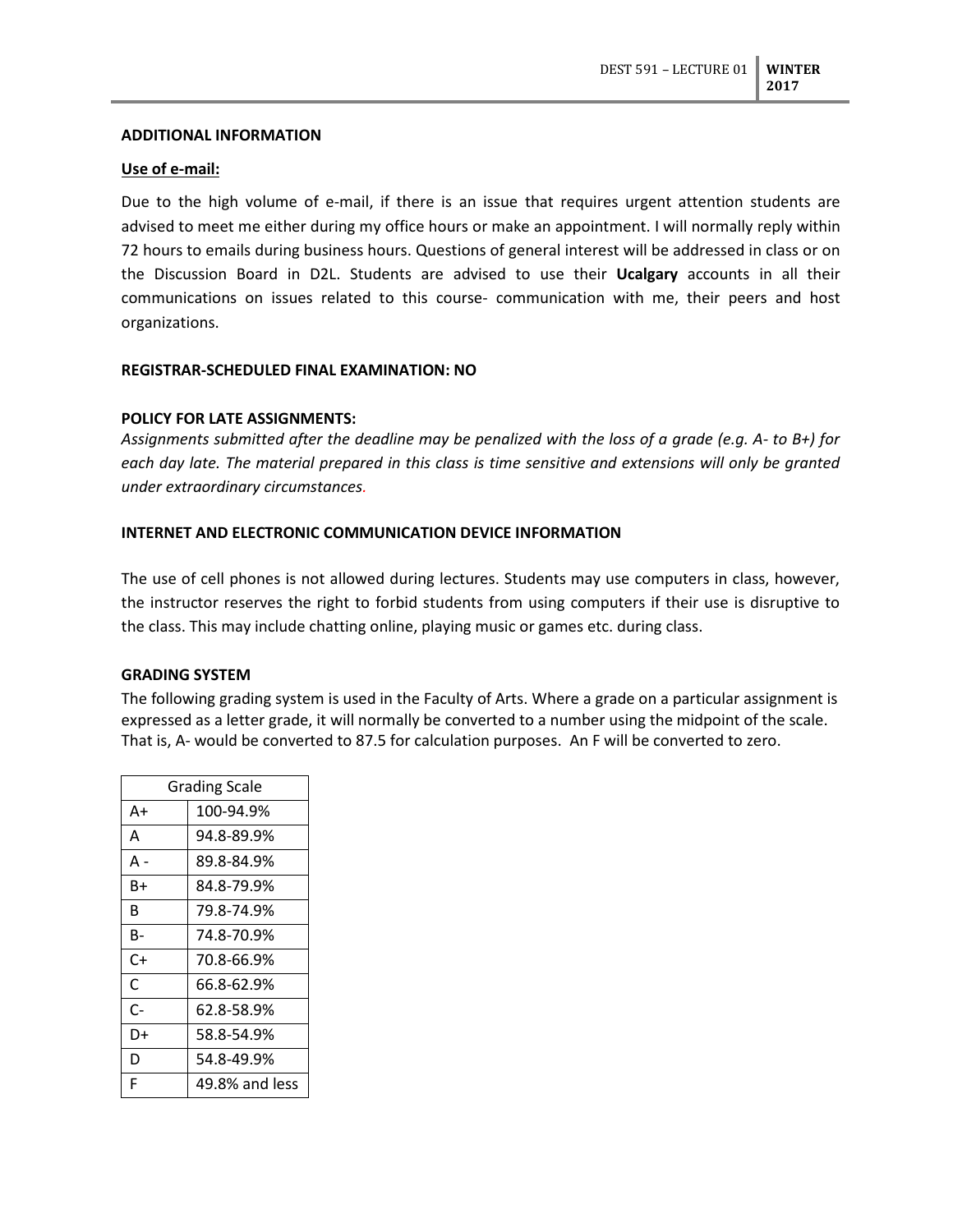## ACADEMIC ACCOMMODATIONS

### <http://www.ucalgary.ca/access/accommodations/policy>

Students needing an Accommodation because of a Disability or medical condition should communicate this need to Student Accessibility Services in accordance with the Procedure for Accommodations for Students with Disabilities

Students needing an Accommodation based on a Protected Ground other than Disability, should communicate this need, preferably in writing, to "(Instructor) (Associate Dean) (Department Head) (other designated person)"

## ACADEMIC INTEGRITY

Academic integrity is essential to the pursuit of learning and scholarship in a university, and to ensuring that a degree from the University of Calgary is a strong signal of each student's individual academic achievements. As a result, the University treats cases of cheating and plagiarism very seriously. For detailed information on what constitutes academic misconduct, please refer to the following link: <http://www.ucalgary.ca/pubs/calendar/current/k-2-1.html>

All suspected cases of academic dishonesty will be investigated following procedures outlined in the University Calendar. If you have questions or concerns about what constitutes appropriate academic behavior or appropriate research and citation methods, you are expected to seek out additional information on academic integrity from your instructor or from other institutional resources.

## TEACHING EVALUATIONS / USRIS (Universal Student Ratings of Instruction)

At the University of Calgary, feedback provided by students through the Universal Student Ratings of Instruction (USRI) survey provides valuable information to help with evaluating instruction, enhancing learning and teaching, and selecting courses. Your responses make a difference, please participate! Website: http://www.ucalgary.ca/usri/

Writing Across the Curriculum: Writing skills are not exclusive to English courses and, in fact, should cross all disciplines. The University supports the belief that throughout their University careers, students should be taught how to write well so that when they graduate their writing abilities will be far above the minimal standards required at entrance. Consistent with this belief, students are expected to do a substantial amount of writing in their University courses and, where appropriate, instructors can and may use writing and the grading thereof as a factor in the evaluation of student work. The services provided by the Writing Centre in the Effective Writing Office can be utilized by all undergraduate and graduate students who feel they require further assistance.

Emergency Evacuation Assembly Points: In the event of an emergency that requires evacuation, please refer to the following link to become familiar with the assembly points for the class: <http://www.ucalgary.ca/emergencyplan/assemblypoints>

## Freedom of Information and Protection of Privacy Act:

The University of Calgary is committed to protecting the privacy of individuals who work and